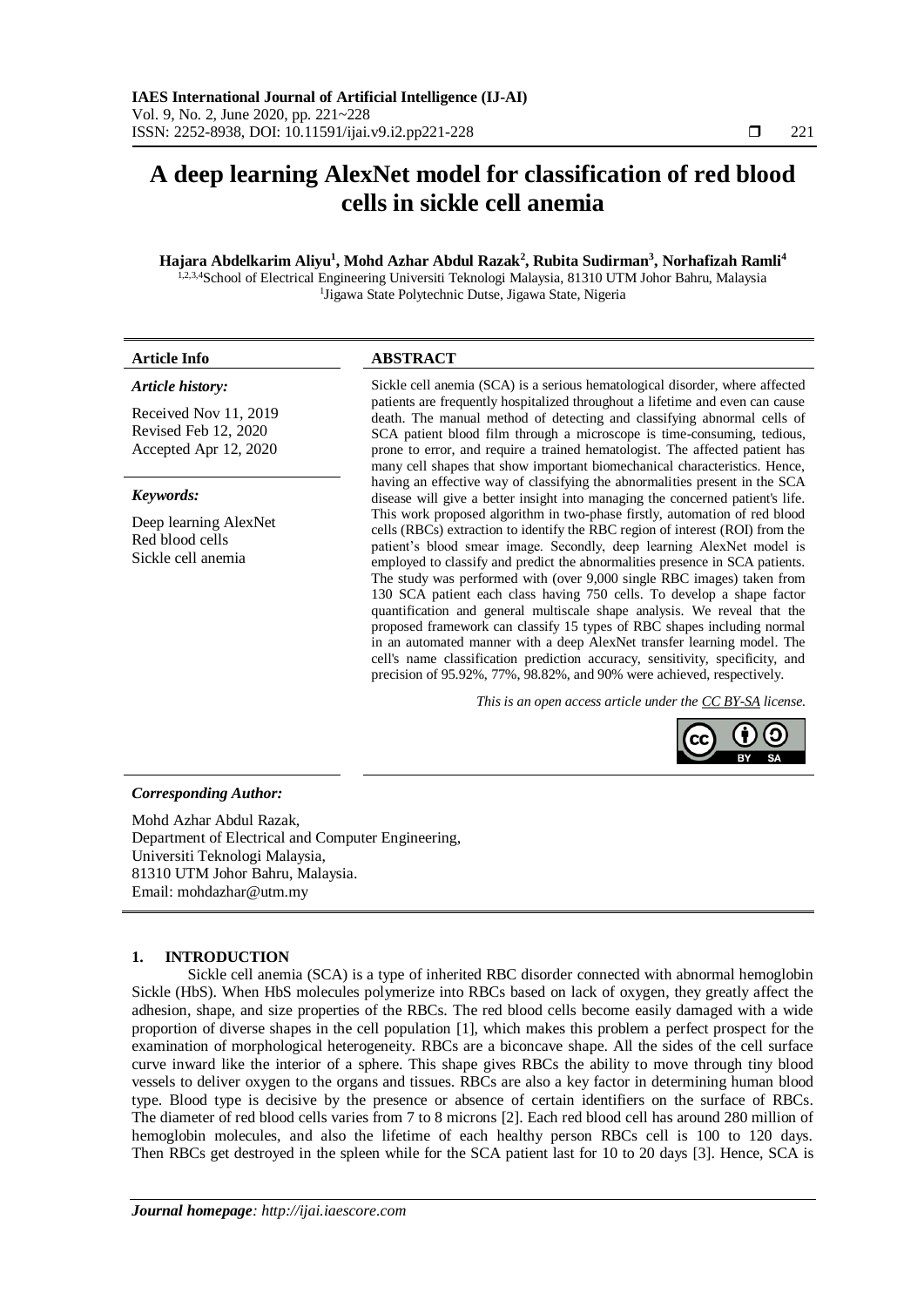affected by several risks of life-threatening complications such as organ damage over time, stroke, and high mortality rate.

Based on the study conducted in 2013, about 3.2 million people are SCA patients, while 43 million are the carrier of SCA, and the mortality rate rises to 176,000 in 2013, mostly African origin. The study estimates that Nigeria and the Democratic Republic of the Congo will have to increase the birth of SCA in 2015 to 140,800 and 44,700, respectively [4]. The main key challenge of SCA is the variability in its clinical severity level from one patient to another. Available methods for treating SCA are mostly supportive and focus on symptom control but lack disease prediction in different clinical stages [5]. Recent progress in machine learning and computer image processing techniques could provide an effective method in monitoring the status of SCA patients.

Many researchers work on SCA today to detect the disease but not considering the named classification RBCs shapes present in SCA patient. Das *et al*.[6] Proposed a method that used machine learning techniques to characterized RBCs in anemia based on blood smear images, and 25 sets of features were used for identification but observed that using a small set of a feature will present higher accuracy than they achieved. Xu *et al*.[7] used deep convolution neural network to achieved shape classification framework, which achieved high accuracy but the work drawback is that not all abnormalities in SCA patients are captured based on less number of the patient. Alom *et al.*[8] used a deep learning approach known as the Inception Recurrent Residual Convolutional Neural Network (IRRCNN) model for RBC and WBC classification to classify the white blood cells into five classes and red blood cell into nine class of abnormality with a single normal class. Syed *et al*. segment and classify RBCs based on fuzzy C-mean segmentation and classify the cells using the Extreme Learning Machine (ELM) and Support Vector Machine (SVM) approach using different texture and geometric features extracted from the cells [9]. Aliyu *et al*. compare SVM and deep learning AlexNet models to classify a normal and four abnormal cells which observed SVM performs better than AlexNet due to lack of RBCs sample and recommends data collection for RBCs disease detection for the straight forward AlexNet model to detect the abnormalities cell of SCA patients [10]. Aliyu *et al*.[11] used form factor and perimeter features as descriptors to detect normal and four abnormal cells, but SCA patients have abnormalities that are more than the ones predicted in the study. Tajkia *et al*.[12] compare K- Nearest Neighbour (KNN), SVM, and ELM classifiers for sickle cell detection, which shows that ELM performs better in terms of accuracy, but considering the learning rate, SVM and KNN outperform ELM classifier. Alzubaidi *et al*.[13] Proposed a method to classify sickle cell anemia using convolution neural network and error-correcting output as a classifier to classify the cells into normal, abnormals, and miscellaneous cells and the method achieved 92.06% accuracy. In this paper, we automatically crop normal and 14 abnormal RBCs present in 130 SCA patients and classify them using deep learning AlexNet model.

## **2. RESEARCH METHOD**

This paper presents a framework that includes image acquisition, pre-processing image phase, automatic RBC blotch extraction, and the trained AlexNet model.

# **2.1. SCA blood cells image acquisition**

The blood specimens were obtained from 130 different patients in Murtala Muhammad Specialist Hospital (MMSH) and Aminu Kano Teaching Hospital (AKTH) Nigeria with approved ethic numbers of MOH/off/797/T.1/849 and NHREC/21/08/2008/AKTH/EC/2307 respectively. For the preparation of a stained blood smear, a drop of blood was dripped on a glass slide at an angle of 25°. The blood smear was air-dried and stained with Giemsa. The stained slides of RBCs were then captured using a microscope (Hundwetzler H600) that connected with a 3M pixel Amscope camera (FMA050) using a  $\times$ 40 magnification objective lens. Three images at a different location were captured on each patient blood smear slide and was automatically cropped to obtain 750 single RBCs images (over 9000 single RBCs).

A computer with a specification of Intel core i7, NVIDIA Geforce MX1502GB, 1TB 7200rpm SATA, 128 GB SSD, 8GB DDR4 was used. The study used MATLAB R2017b software to run the image processing and machine learning task.

#### **2.2. Image pre-processing**

The pre-processing process is needed to remove unwanted noise for further processing. The steps of pre-processing phase are given as follows:

1. Image Greyscale, and Thresholding

An input image resolution of the cells 1024×768 pixels is converted into a greyscale that has different grey shades. Thresholding is a global segmentation method applied to separate objects from the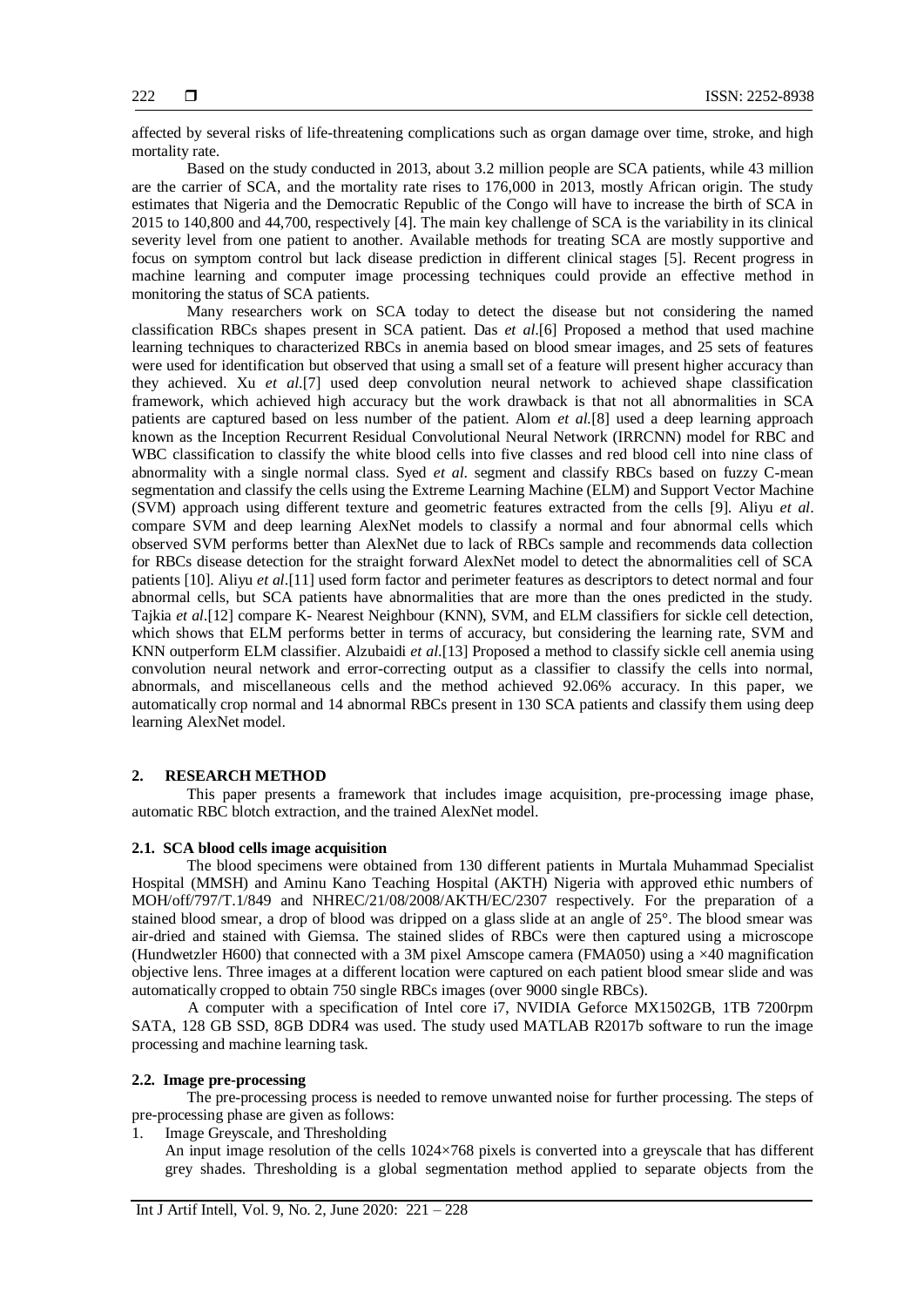background. Otsu method is the well-known global image threshold [14]. The threshold image contains small unwanted particles like debris and noise due to the nature of the dataset [15-17]. A binary image depends mainly on the greyscale image to extract the foreground and background. Each pixel of an image is replaced with value zero and one if intensity value is lower and higher than the threshold, respectively. The threshold value is set to 0.4 based on the debris present in the dataset. Then, the border-image is eliminated to clear the incomplete cells. The incomplete cells that are located at the border were removed. The image border clearance used morphological operations for the reconstruction of the image using dilation and erosion process [18]. Equation (1) is used for thresholding.

$$
t^* = \arg \max_t \delta_b^2(t) \tag{1}
$$

 $t^*$  is the optimal threshold that maximizes the functions  $\delta_b^2$  which is based on second-order statistics. 2. Hole Filling and Filtration

The hole filling process considers debris or noise that is less than 150 pixels to be discarded from the blood smear image and leave only the RBCs. Equation (2) suppresses the pixels that do not belong to RBCs and will lead to cropped the cells automatically into a folder to justify correct pixel labeling.

$$
ID = \text{Area-}\mu > \text{B}\sigma \tag{2}
$$

Where *ID* refers to a filter,  $\mu$  is a mean,  $\sigma$  is a standard deviation (SD) of the pixel value that belongs to RBCs, and B is a constant threshold value. The *ID* is the filtered location of a single blotch image that computed in this study to capture the exact location of each cell on a blood smear image. The value of 0.4 is the determined threshold value based on the dataset images.

#### **2.3. RBCs blotch extraction and trained model**

After the preprocessing stage, the image was automatically cropped to obtain 750 single RBC images. This was done using the RBCs blotch extraction technique based on features such as eccentricity, area, and bounding box. The images were then used in training deep learning AlexNet model.

1. Eccentricity (E) - The eccentricity of an image is the ratio of the minor axis to the major axis of the detected cell [19]. The value of the eccentricity value is between 0 and 1. In this study, a cell is referred to as a circular, if  $E \le 0.6$ , and if  $E > 0.6$ , the cell is referred as other shapes or abnormal cells. Equation (3) defines the eccentricity.

$$
E = \frac{\text{major axis} - \text{minor axis}}{\text{major axis}}
$$
 (3)

2. Area (A) - This is the number of pixels enclosed inside the cell boundary, Equation (4-5) are used to calculate the area of the circular and not circular cells, respectively.

$$
A_{circle} = \pi r^2 \tag{4}
$$

where r is the radius of the circle cell.

$$
A_{\text{not circle}} = \pi r_1 r_2
$$

where  $r_1, r_2$  referred to the radius of the non- circle cell for the minor and major axis, respectively.

- 3. Bounding Box This is a rectangular box containing the Region of Interest (RoI) of the single RBC image. The bounding box kept the coordinates of the rectangular border that enclosed the cell image[20].
- 4. AlexNet Transfer Deep Learning Model The AlexNet comprises of five convolution layers and three fully connected layers with a SoftMax layer as the final layer. Those same convolution layers have normalization and pooling layers right after them and traditionally, all the layers are initiated or activated using the rectifying linear unit or function (ReLU) [21]. Equation (6) determines the ReLU. Figure 1 is the sample dataset for the 15 cell classes after the automatic RBCs blotch image achieved. The single images are sub-divided into training folders of normal and abnormal cells with 1 and 14 categories, respectively. The abnormal cells are the cells that cause anemia diseases [22].

$$
(z_i) = \max(0, z_i)
$$

)  $(6)$ 

(5)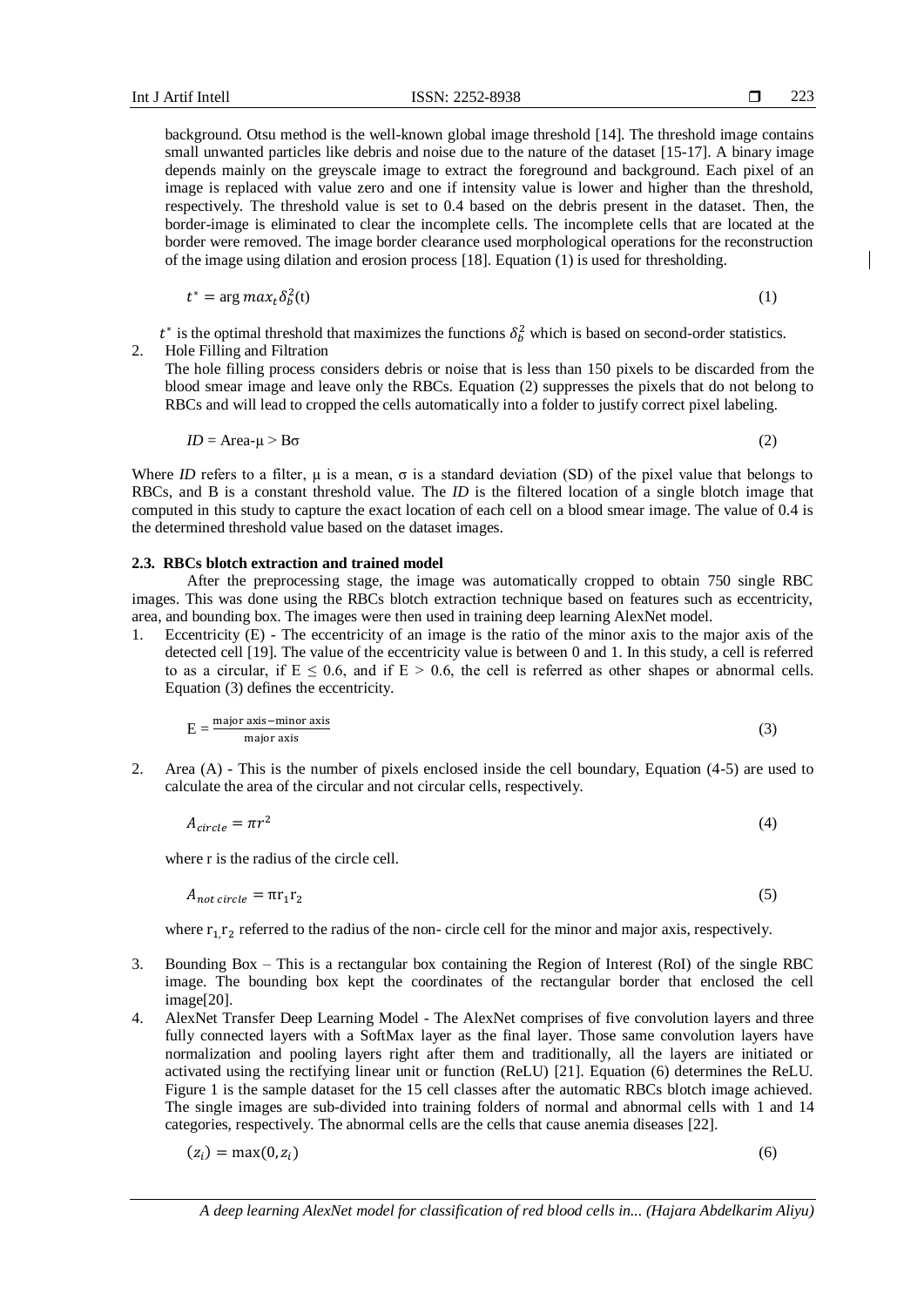

Figure 1. Dataset of Normal and Abnormal of RBC for Classification

5. Accuracy, Sensitivity, Specificity, and Precision Percentage The accuracy, sensitivity, specificity, and precision for sickle cell name classification prediction are determined using (7-10), respectively. The proportion of true-false, positive-negative, was carried out. The accuracy of the named cell detection system is measured in the percentage of true-positive (TP), false positive (FP), true negative (TN), and false-negative (FN) [23-24].

where,

- TP Number of named cells correctly identified as an abnormal cell on the blood smear image
- TN Number of named cells correctly identified as a normal cell on the blood smear image
- FP Number of named cells incorrectly identified as an abnormal cell on the blood smear image
- FN Number of named cells incorrectly identified as a normal cell on the blood smear image

$$
Accuracy = \frac{TP + TN}{TP + TN + FP + FN}
$$
 (7)

Sensitivity = 
$$
\frac{\text{TP}}{\text{TP+FN}}
$$
 (8)

$$
Specificity = \frac{TN}{TN + FP}
$$
 (9)

$$
Precision = \frac{TP}{TP + FP}
$$
 (10)

# **3. RESULTS ANALYSIS AND DISCUSSION**

1. Image sample and conversion - Image samples in Figure 2 are the acquired image from SCA patients. These input images are then undergoing resizing, and greyscale image conversion process and the outcomes are shown in Figure 3.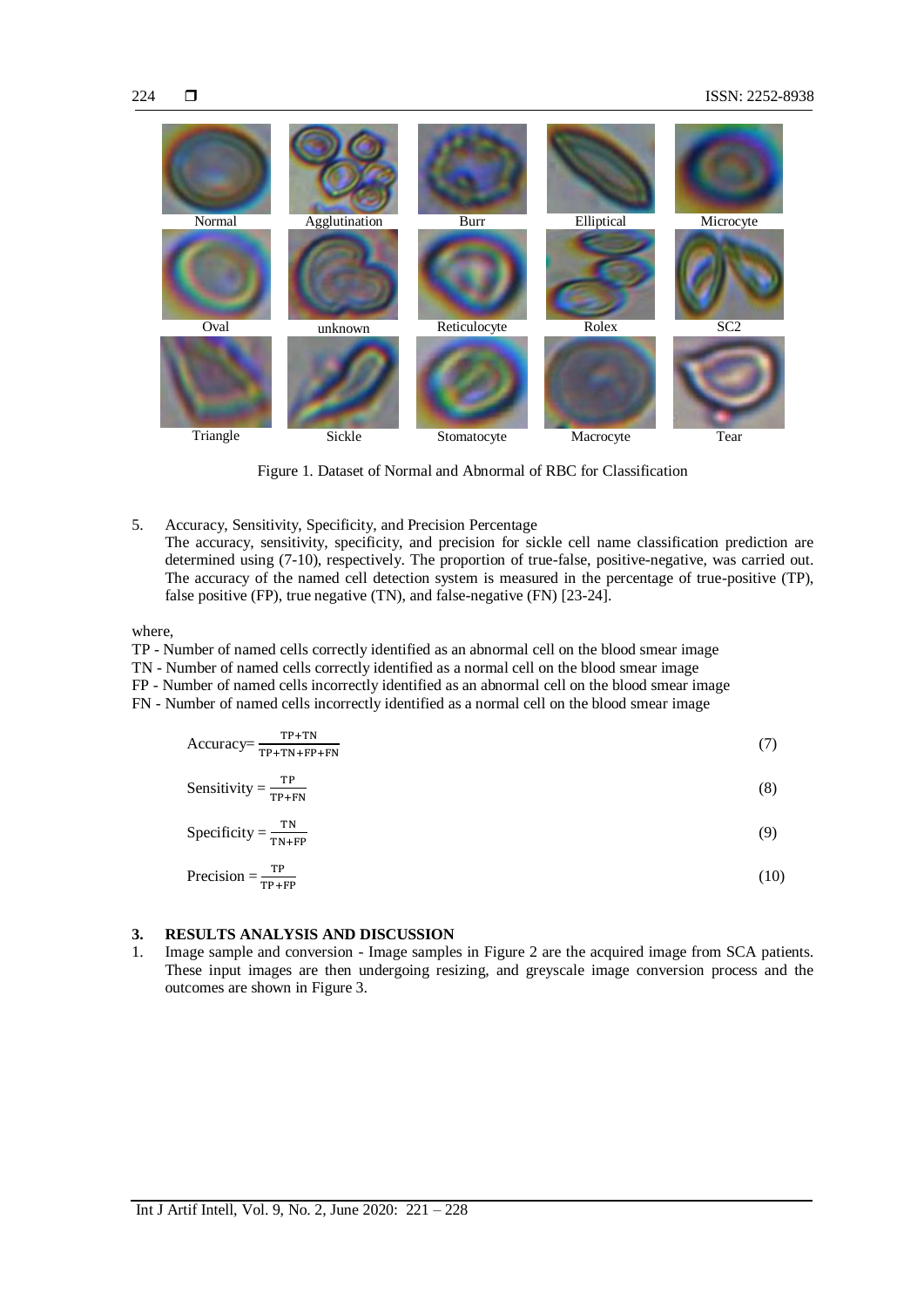

Figure 2. Samples of acquired sickle cell blood smear images





2. Otsu Thresholding and Border Clearance - Otsu threshold was applied to the greyscale image to obtain the binary image. The results are shown in Figure 4.



Figure 4. Otsu thresholding and border clearance

3. Hole Filling and Filtration- Holes inside the cells were filled to complete the cell shape. The images captured contains many debris and noise. Hence filter is needed to remove them. Figures 5(a) and 5(b) are the images that undergo hole filling and filtration processes, respectively.

After the completion of the pre-processing stage on the images, the analysis was continued with differentiate the normal and abnormal cells based on the eccentricity value the abnormal cells were manually grouped into 14 classes. The deep learning AlexNet model was trained using the RBCs classes with some changes in the mini-batch size of 64, 0.9 monumentum, and weight decay of 0.0001. The training process observed that a small amount of weight decay improves the model training performance as it reduces the training error rate. The model was trained using 650 cells for each class and the detected process were tested on 100 images. The cell classification prediction presented in Figure 6.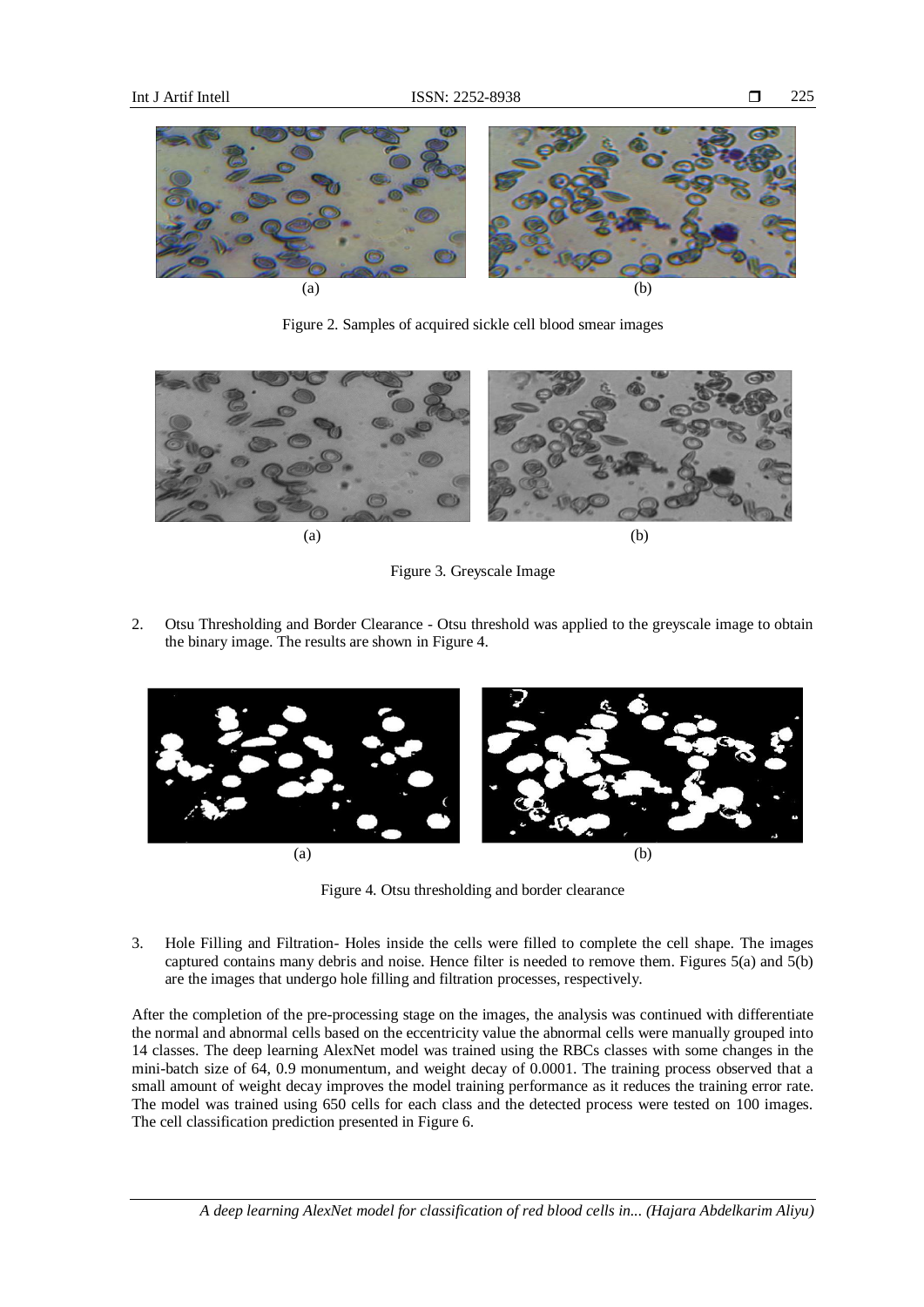

Figure 5. Hole filling and filtration

Based on the cell detected in the blood smear image of the patients in Figure 6, the accuracy, sensitivity, specificity, and precision were calculated. Table 1 illustrates the result of patients analyzed by the system. The system name classification prediction performance on the accuracy, sensitivity, specificity, and precision were 95.92%, 77%, 98.82%, and 90.1%, respectively.



(a)

Figure 6. Deep AlexNet transfer learning detection result *(continue)*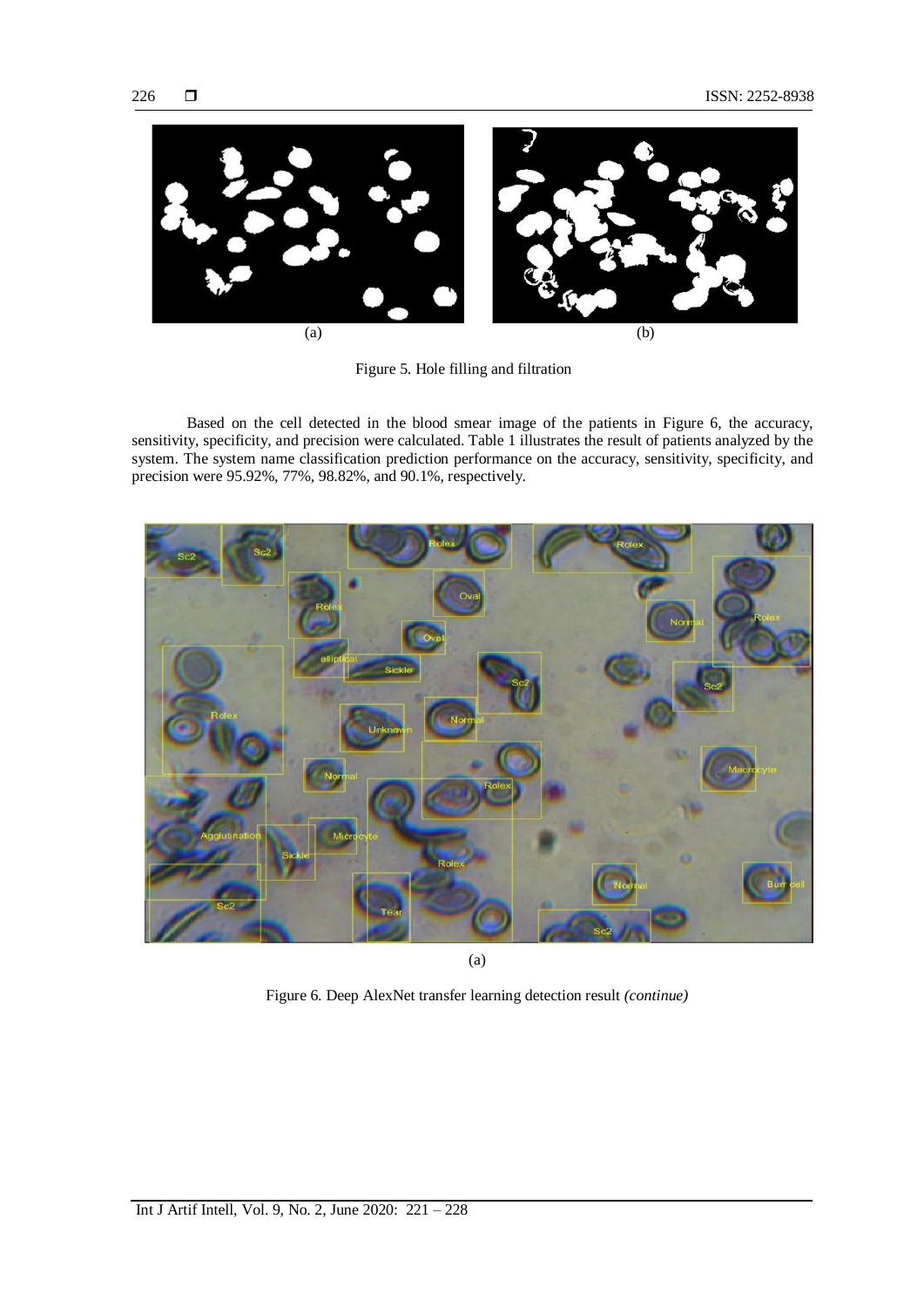

(b)

Figure 6. Deep AlexNet transfer learning detection result

|  | Table 1. Computation of TP, FP, TN, and FN |  |  |
|--|--------------------------------------------|--|--|
|  | $\sim$ $\sim$ $\sim$                       |  |  |

| Image          | Total number   | Cells correctly        | Cells incorrectly      | Cells correctly identified | Cells incorrectly         |
|----------------|----------------|------------------------|------------------------|----------------------------|---------------------------|
| N <sub>0</sub> | of Predicted   | identified as a normal | identified as a normal | as an abnormal name on     | identified as an abnormal |
|                | cells on blood | name on the blood      | name on the blood      | the blood smear image      | name on the blood smear   |
|                | smear images   | smear image (TP)       | smear image (FP)       | TN)                        | image (FN)                |
| (a)            | 28             |                        |                        | 24                         |                           |
| (b)            | 26             |                        |                        | 24                         |                           |
| (c)            | 23             |                        |                        | 18                         |                           |
| (d)            | 21             |                        |                        | 18                         |                           |
| Total          | 98             | 10                     |                        | 84                         |                           |

# **4. CONCLUSION**

The framework predicts and classifies the normal and 14 abnormalities of RBCs based on the longitudinal study of the abnormalities present in a sickle cell patient. The RBC of the patients shows several abnormalities in which the framework that used the AlexNet model is robust and can even detect other type of cells such as thallasaemia and hereditary elliptocytosis. The AlexNet model suits the framework because it can classify as many as 1000 class of abnormalities [25]. The system achieved considerable high accuracy and precision. The specificity has lower percentage due to less number of normal cells present in the blood smear images of the SCA patients. The work concludes that hematologist could use this framework to investigate sickle cell anemia patients that offer a fast and affordable process of patient health management.

## **ACKNOWLEDGEMENTS**

This work is supported by the Ministry of Higher Education (MOHE) Malaysia under the Fundamental Research Grant Scheme (FRGS) (R.J130000.7851.5F078) and Tertiary Education Trust Fund (TETFUND) Nigeria.

#### **REFERENCES**

- [1] R. M. Fasano *et al.*, "Red blood cell alloimmunization is influenced by recipient inflammatory state at time of transfusion in patients with sickle cell disease," *Br. J. Hematol.*, no. 7, pp. 291–300, 2015.
- [2] V. Acharya and P. Kumar, "Identification and red blood cell automated counting from blood smear images using